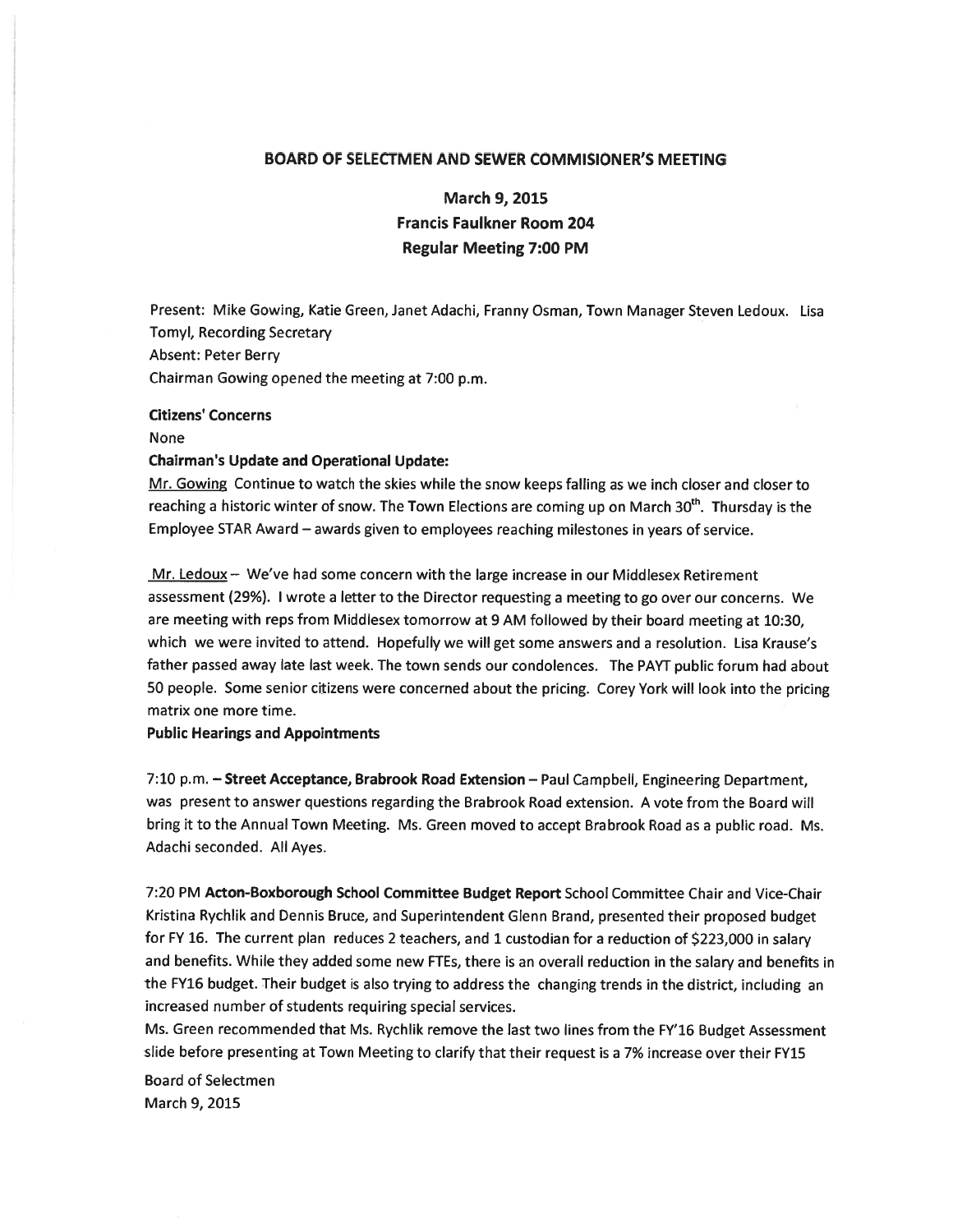budget request. She indicated that she had concerns with another high increase, but that she supports the budget. Herman Kabakoff stated that FinCom supported this budget. He also requested that they pu<sup>t</sup> <sup>a</sup> forecast for future trends in their presentation

#### Selectmen's Business

Town Manager Review—. The Board and the Town Manager received the cumulative evaluation of the Town Manager's performance review. The Board will have <sup>a</sup> special Executive Meeting to discuss the Town Manager's contract at <sup>a</sup> later date. Ms. Adachi moved to approve overall rating of 4.2, Ms. Green seconded. All Ayes.

Review Town Warrant, Assign Articles, and Commence Taking Positions on Articles —The Board voted on recommending articles to go to Town Meeting. The result was as follows:

Article 1: Ms. Green moved to recommend, Ms. Osman seconded: UNANIMOUS VOTE Article 2: Ms. Green moved to recommend, Ms. Osman seconded: UNANIMOUS VOTE Article 3: Ms. Adachi moved to defer to Town Meeting, Ms. Green seconded: UNANIMOUS VOTE Article 4: Ms. Osman moved to recommend, Ms. Adachi seconded: UNANIMOUS VOTE Article 5: Ms. Adachi moved to recommend, Ms. Green seconded: UNANIMOUS VOTE Article 6: Ms. Green moved to recommend, Ms. Adachi seconded: UNANIMOUS VOTE Article 7: Ms. Adachi moved to recommend, Ms. Green seconded: UNANIMOUS VOTE Article 8: Ms. Green moved to recommend, Ms. Osman seconded: UNANIMOUS VOTE Article 9: Ms. Adachi moved to recommend, Ms. Green seconded: UNANIMOUS VOTE Article 10— 12: Ms. Adachi moved to defer to Town Meeting, Ms. Green seconded: UNANIMOUS VOTE

Article 13 — 16: Ms. Green moved to recommend, Ms. Adachi seconded: UNANIMOUS VOTE Article 17-18: MS. Osman moved to recommend, Ms. Adachi seconded: UNANIMOUS VOTE Article 19: Ms. Osman moved to recommend, Ms. Green seconded: UNANIMOUS VOTE Article 20: Ms. Adachi moved to recommend, Ms. Osman seconded: UNANIMOUS VOTE Article 21: Ms. Adachi moved to recommend, Ms. Green seconded: UNANIKOUS VOTE Article 22: Ms. Osman moved to recommend, Ms. Green seconded: UNANIMOUS VOTE Article 23-27: Ms. Green moved to recommend, Ms. Adachi seconded: UNANIMOUS VOTE Article 28-30: Ms. Adachi moved to recommend, Ms. Green seconded: UNANIMOUS VOTE Article 31: Ms. Adachi moved to recommend, Ms. Osman seconded: UNANIMOUS VOTE Article 32: Ms. Green moved to recommend, Ms. Osman seconded: UNANIMOUS VOTE Article 33: Ms. Adachi moved to recommend, Ms. Green seconded: UNANIMOUS VOTE Article 34: Ms. Adachi moved to recommend, Ms. Osman seconded: UNANIMOUS VOTE Article 35: MS. Green moved to recommend, MS. Osman seconded: UNANIMOUS VOTE Article 36: Ms. Osman moved to recommend, Ms. Green seconded: UANIMOUS VOTE Article 37-40: Ms. Adachi moved to recommend, Ms. Green seconded: UNANIMOUS VOTE Article 41: Ms. Osman moved to recommend, Ms. Green seconded: UNANIMOUS VOTE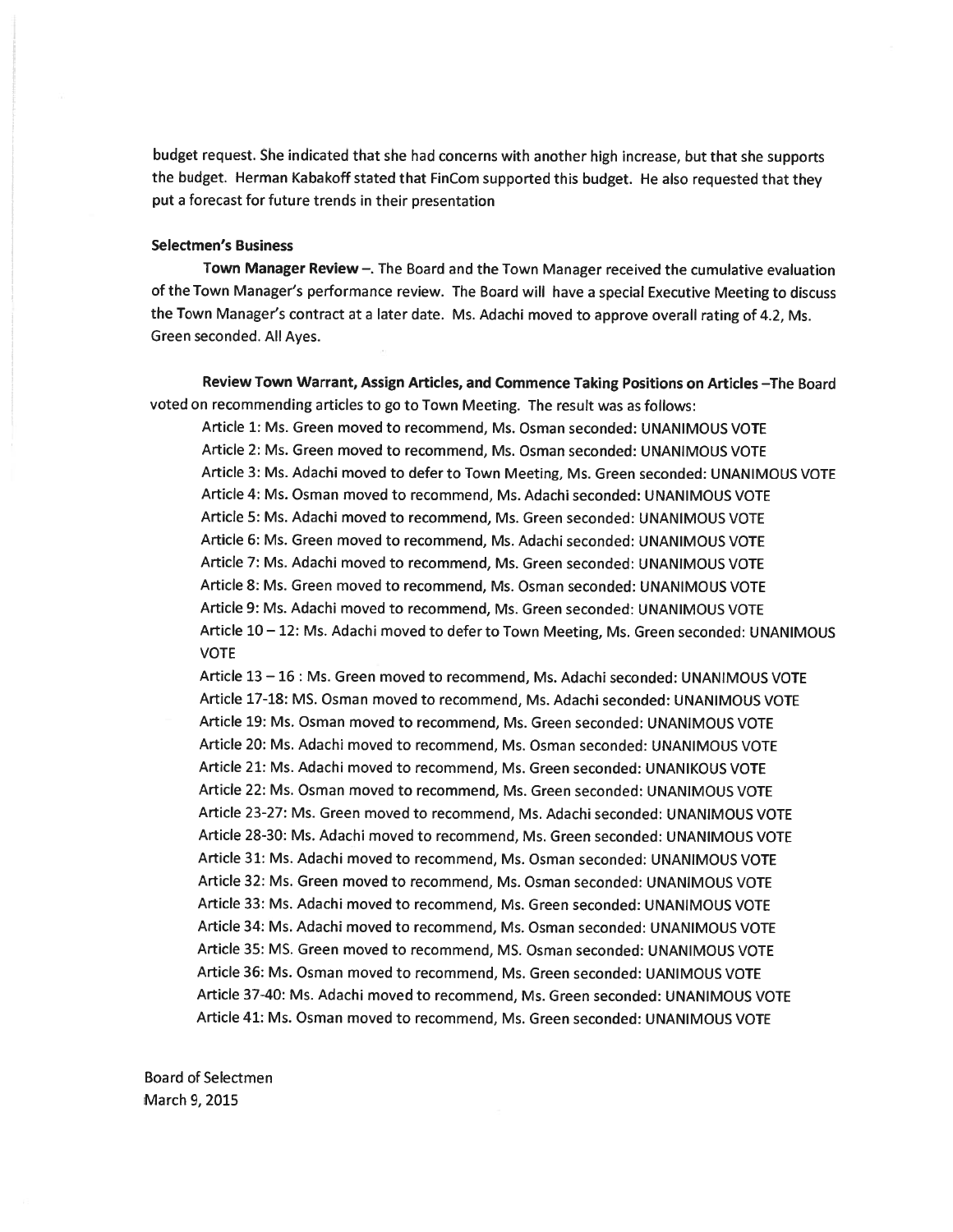Central Middlesex Emergency Response Agency Request for 10% Rate Increase Town Manager Ledoux presented the propose<sup>d</sup> 10% increase in our CMERA rates. This will be <sup>a</sup> 2% per year increase (over <sup>a</sup> <sup>5</sup> year period). To move away from ProEMS, the Town would have to <sup>g</sup>ive <sup>6</sup> months' notice. Ms. Green moved to approve <sup>a</sup> 10% increase, Ms. Osman seconded. All Ayes.

<sup>495</sup> Metro Partnership Draft Letter to Municipalities: Voluntary Stipend Ms. Adachi gave an overview of the voluntary stipend for funding. The amount would be about \$500.00 per community of <sup>a</sup> collaboration of <sup>25</sup> communities. Ms. Adachi moved to authorize the Town Manager to appropriate the \$500.00 voluntary paymen<sup>t</sup> in calendar year 2015, Ms. Green seconded. All Ayes.

#### Selectmen's Reports:

Ms. Adachi: AB Cultural Council - Meeting on 3/11, which is same night of 3-boards meeting about Minuteman Regional building project.

Finance Committee - Meeting tomorrow night. Agenda includes discussion of Community Preservation Committee project recommendations, preparation for Acton Leadership Group and Town Meeting.

Design Review Board — Met on 3/4 to finalize comments about revised charge. Ms. Adachi forwarded DRB's suggested changes to Planning Director for further feedback about propose<sup>d</sup> additions as to subdivisions.

Water Resources Advisory Committee - Meeting tomorrow night to review feedback about draft stormwater bylaw from departments and Town Counsel.

Zoning Board of Appeals — Hearing for Walker Realty/Next Generation Daycare project on remand from Land Court opene<sup>d</sup> <sup>a</sup> week ago, continued 9:00 this morning. Mr. Walker still insists on 19K ft2 net area. Asserts that larger facilities necessary because company goes beyond state minimum square footage, adds facilities such as on-site laundry. Company's new buildings in 21K-27K ft2 range. One of company's 12K ft2 buildings was existing structure that company moved into, and now is slated for demolition/replacement. Hearing continuation focused on 35% open-space requirement, and traffic concerns, which is bigger issue. Mr. Walker, new counsel, Town Counsel, Zoning Enforcement Officer, and Town's engineering consultant Rich Nagy were present. ZBA sought to provide Land Court with some guidance in its decision. ZBA voted that

- it does not approve plan as presented with 19K ft2 net floor area

- it would waive 35% open-space requirement as to propose<sup>d</sup> <sup>p</sup>layground but not as to added shed (new <sup>p</sup>lan has open space at 21%, omitting <sup>p</sup>layground, in contrast to 31% under prior <sup>p</sup>lan, which had playground but not shed).

- majority of members (2 of 3) would waive zoning bylaw <sup>2500</sup> ft2 net floor area limit for <sup>p</sup>lan proposing building of 12.5K ft2.

- it would waive <sup>2500</sup> ft2 net floor area limitation for <sup>p</sup>lan proposing building of 5K ft2.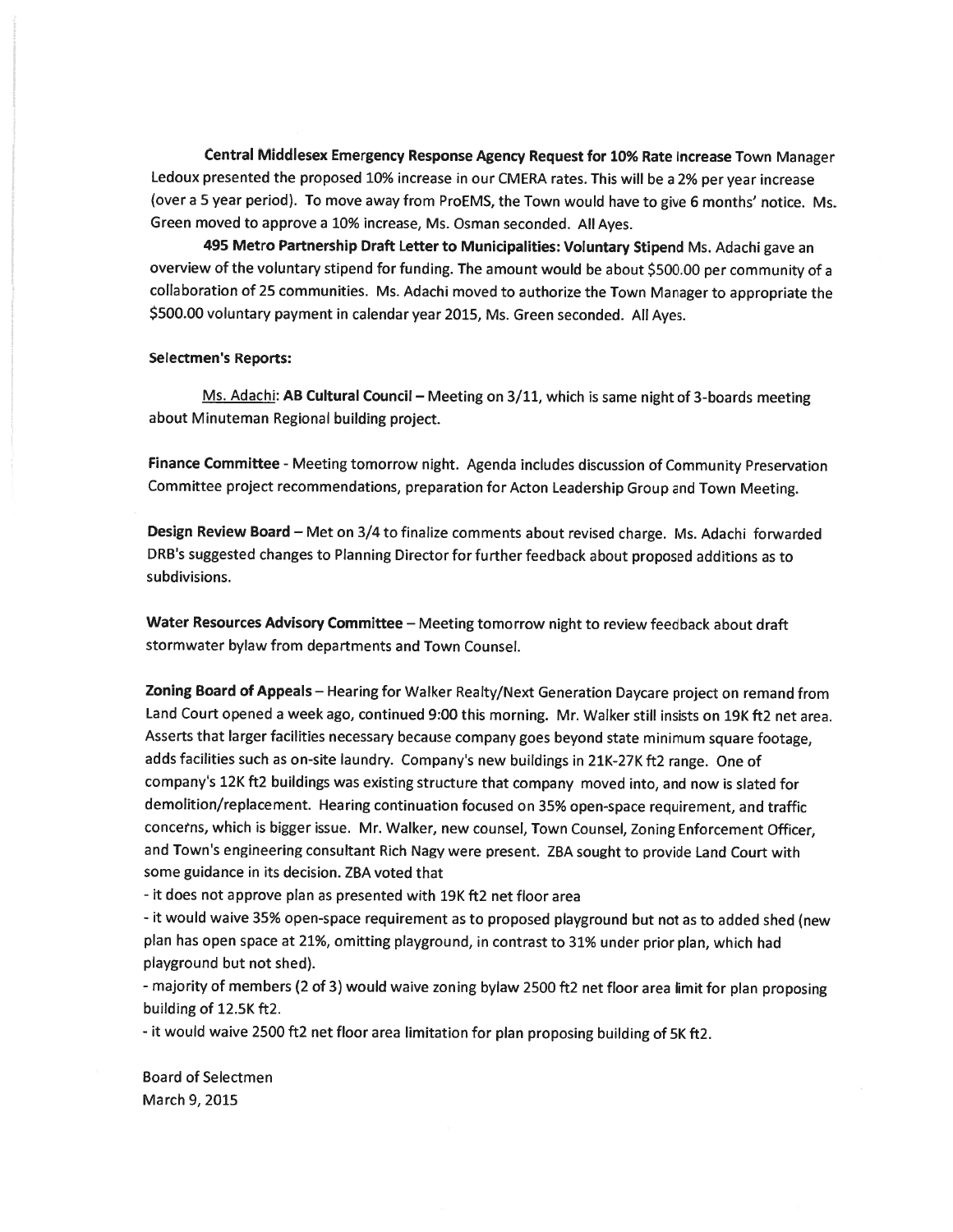-it would require proposed separate left-turn lane (into facility) for project involving building of 5K ft2 or larger.

WR Grace land, Concord - 2/26 telephone conversation with Carmin Reiss, Concord Board of Selectmen, about Town's proposal to acquire WRG property by eminent domain due to failure of purchase negotiations with WRG. Concord will have to pay market value so potentially more than last appraised value of 1.2M. Proposal to address in Special Town Meeting that is par<sup>t</sup> of upcoming annual Town Meeting. Differences between Concord and WRG over indemnification by WRG; WRG's proposal for publicly accepted road connected Acton WRG land with Knox Trail. No water supply on WRG parcel: Town cannot sink well and Acton Water District bylaw precludes supplying water outside of district absent extenuating circumstances; Concord has option of running <sup>p</sup>ipe under river, but will be expensive with complex permitting and risk of stirring up waste deposits. AB District communicating with Concord about possibility of using portion of WRG site for AB school buses.

Douglas School Read-Aloud program, 2/27 — Dr. Seuss theme. Town Manager and Ms. Adachi participated. Ms. Adachi covered 4 classes: one 1<sup>st</sup> grade, 2 3d grades, 1 kindergarten. Deputy Police Chief Burrows also participated, looking splendid in uniform as did last year.

Acton Chinese Language School, New Year celebration, 3/1 - Happy Year of Sheep.

495/Metrowest Partnership Board of Directors quarterly meeting, 3/3 — Grafton will be 35th member. Discussion of proposed municipal stipend, annual reception and awards on 4/1 at Quest Diagnostics, Marlborough. Private sector award to Joseph Zink, President/CEO of Atlantic Management; Public sector award to Dennis Giombetti, former Framingham Selectman. (Health Director Doug Halley received public sector award last year). Annual State House Day, 4/14, with remarks from Senate President Stanley Rosenberg, Senate Ways/Means Chairman Karen Spilka, and Beacon Hill delegation from Partnership communities.

Rep. Atkins district meeting, 3/6, Room 204. 4 of 5 Acton Selectmen attended. Ms. Adachi will defer to Mr. Gowing for report.

League of Women Voter Civics Bee, 3/8 - Mr. Berry, Ms. Osman, Ms. Adachi participated. ~28 teams of one adult and 2-3 students. Tough questions, great time, great pizza. Bill Mullin's team won . . . again.

Diversity Coalition — Met today. Ms. Adachi missed most due to ZBA hearing, will defer to Ms. Osman for report.

Ms. Green: The Acton Memorial Library Board of Trustees met. They are making good progress on updating the job descriptions for the various positions at the library as per the goa<sup>l</sup> in their Long Range Plan. The contractors hired to do <sup>a</sup> facilities assessment are also progressing in their work. The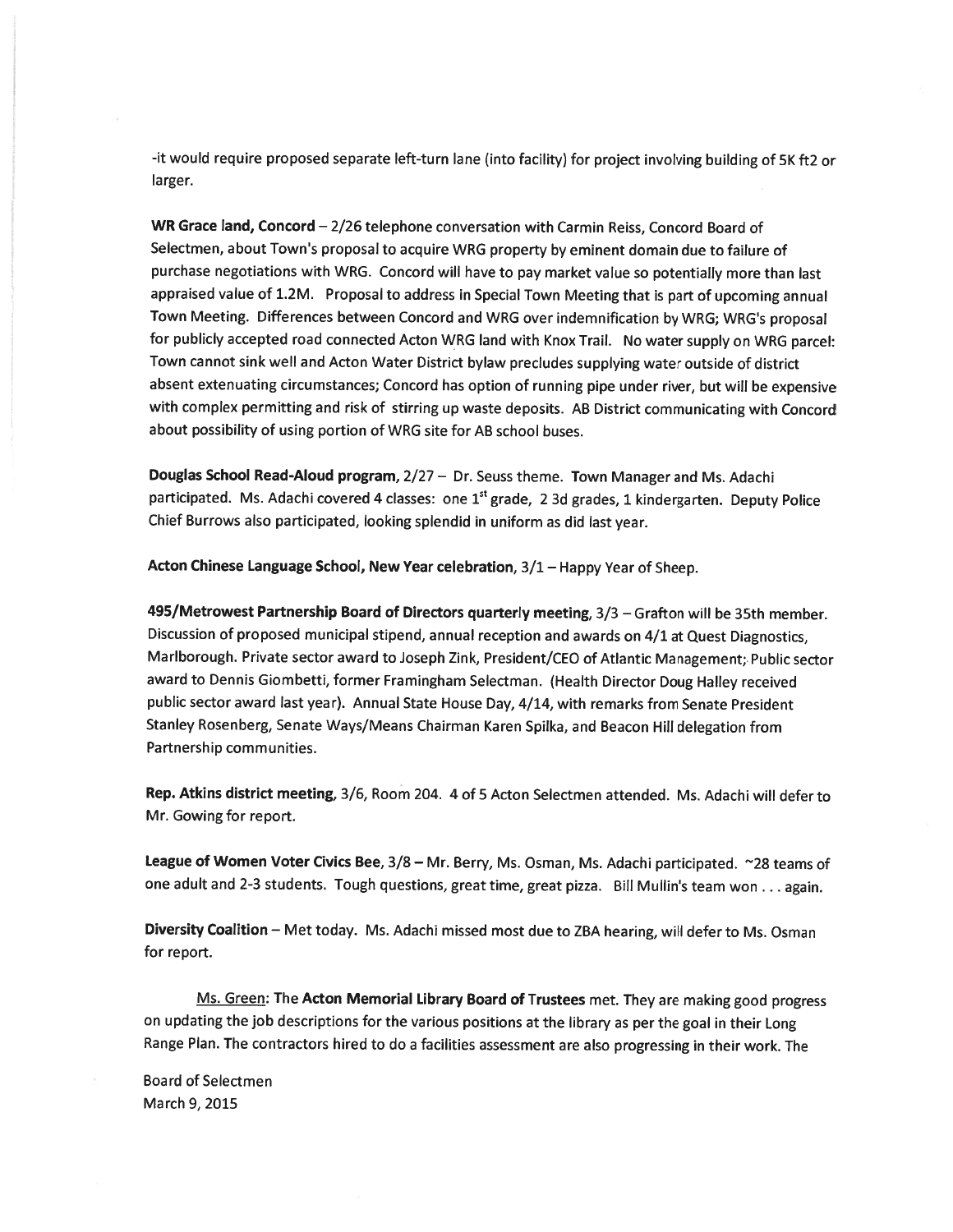Acton Leadership Group met but all the members of the Board were present. Ms. Green attended an informal meeting with Natural Resources Director, Tom Tidman, Bruce Ringwall, Morrison Farm Committee Chairwoman, Mary Ann Ashton, and Tory Beyer from the Historical Commission to discuss <sup>p</sup>lans for updating the parking on the Morrison property by Ice House Pond. The Recreation Commission met and discussed complaints they had received through Senator Eldridge's office regarding <sup>p</sup>lowing the NARA walking path. These sounded similar to what the Board heard during Citizen's Concerns at our last meeting. The Recreation Department decided to pay their staff overtime to <sup>p</sup>low the walkway but noted that it is at the bottom of the town's <sup>p</sup>lowing priority list so it takes <sup>a</sup> while to ge<sup>t</sup> to after each storm. They also discussed issues around safety and regulations at NARA in light of the fact that none of that the CPC recommended none of the Recreation projects, including the reques<sup>t</sup> for safety gates at NARA. They are in the beginning stages of looking into the idea of <sup>a</sup> "park ranger" position for NARA and potentially other town recreation areas. Ms. Green also spoke as one of the panelists at the forum on Pay As You Throw last week.

Mr. Berry: Absent

Ms. Osman: COA 3-2-15 Mary Lou Rapucci gave resignation, now in recreation next Friday last day. Mar. <sup>13</sup> <sup>1230</sup> pm. Staff Assistant position will be listed.

United Way survey announced. <sup>I</sup> have heard it is only for <sup>a</sup> month. There is interest in <sup>a</sup> paper version for people not online. COA members have been visiting SENIOR CENTERS Steve Baran Memorial is Sun. 15<sup>th</sup> 1 pm at Nagog. 102 Nonset Path Discussing Acton Nursing Service, people felt that the Senior newsletter would be an appropriate <sup>p</sup>lace for health tips- as <sup>a</sup> way to raise awareness of ANS Discussed whether to host <sup>a</sup> presentation on LEXINGTON AT HOME, <sup>a</sup> community supporting seniors at home. Not <sup>p</sup>lanning on doing that right now but people are interested in this topic. Two of goals of Acton2O2O is to help seniors age in <sup>p</sup>lace. They might be interested in this. Recognize Judy Peters for the Website www,actoncoa.com

### RCC Meeting Feb. 26-

## at Maynard's COA at Golf Course

Invigorating meeting with people representing various towns in our RCC, the state Human Services Transportation office, Minuteman ARC, Mary Emmons from Pupil Services, and others. We decided to create subcommittees to work on areas that interest us. Some areas include Travel Training, Student transportation issues. The meeting felt vibrant in the way that MinuteVan Regional meetings used to, where people from different towns or agencies connect and are able to work together on solutions.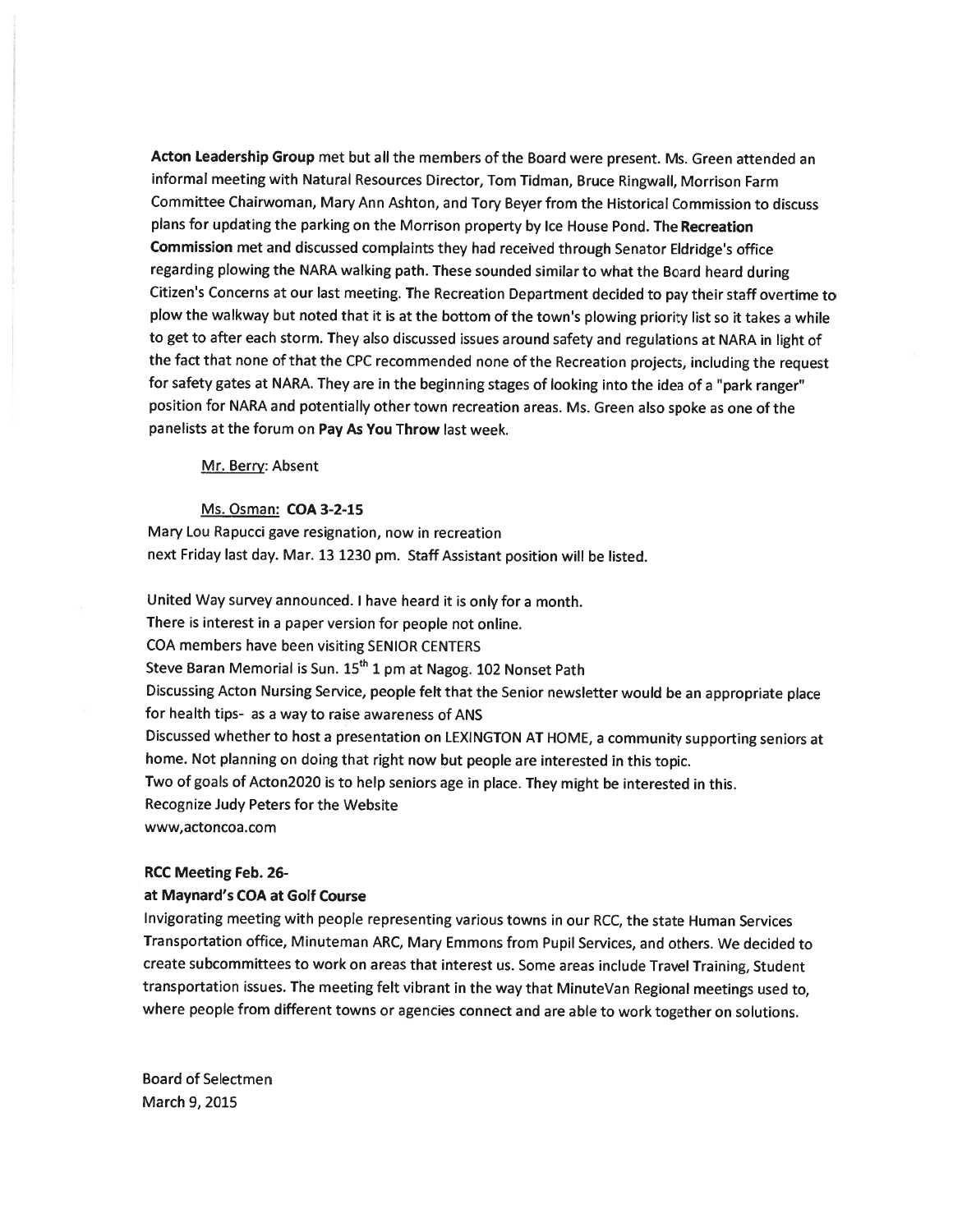On transportation, Doug Halley and Franny Osman are meeting with Selina Shaw of Boxborough this week to talk about ways in which Boxborough can ge<sup>t</sup> on the MinuteVan <sup>p</sup>lan. The <sup>805</sup> and Manager in Boxborough have expresse<sup>d</sup> interest in upping their involvement, providing more service, if their Town Meeting this spring or fall supports it. Both Rail Shuttle and Dial-a-Ride to be discussed.

## OPEN SPACE COMMITTEE 3-6-15

Discussion of Magoon, Dunn, other properties.

## MAGIC LEGISLATIVE BREAKFAST 2-27-15

Olympics, Tourism, Transportation Funding

# Minuteman Senior Services

<sup>I</sup> attended an agency overview. They are <sup>a</sup> "no wrong number" agency and people with disabilities or seniors, or people with relatives who are, should call and find out what services are available. If the wrong agency, they will direct you to the right <sup>p</sup>lace.

#### Diversity Coalition

Planning next steps including possibilities of: showing of films with discussion; anti-bias education with police (distinguished from diversity training); hosting the annual Martin Luther King breakfast. Write to abdiversitycoalition@gmail.com.

Mr. Gowing: Acton Nursing Service Task Force - the task force met and is creating subcommittees to address issues such as marketing, networking and financing. They have begun compiling some testimonials and working towards identifying specific individuals and/or titles that they should focus their energy on to increase referrals. <sup>A</sup> <sup>p</sup>hysician attended to talk about how medical groups work referrals. The basic model has changed since the early 2000's from <sup>a</sup> capitation model to <sup>a</sup> "better outcome" quality of care model. ANS will need to change their focus to better market their excellent record (top 100).

Cory Atkins — Cory met with her constituent towns last Friday. Part of the discussion reflected 9C cuts by the governor and his new budget, house 1, that just came out. She indicated that the legislature was unlikely to suppor<sup>t</sup> the Gov.'s house one. One reason, she said, was that revenue was down and that could impact chapter <sup>70</sup> and chapter <sup>90</sup> monies next year. She also talked about funding the MBTA going forward and, briefly, the impact of the Olympics.

Metropolitan Planning Organization (MPO) — the basic discussion this month at the MPO revolved around the rating system that staff uses to prioritize projects within the universe of projects. Currently they use <sup>a</sup> numeric system range for things like: greenhouse gas, walkability/biking, congestion and travel delay, social justice and regional spending. There was also <sup>a</sup> discussion on title VI service equity analysis methodology. One of the staff presented <sup>a</sup> "back casting" study of the Central Artery project